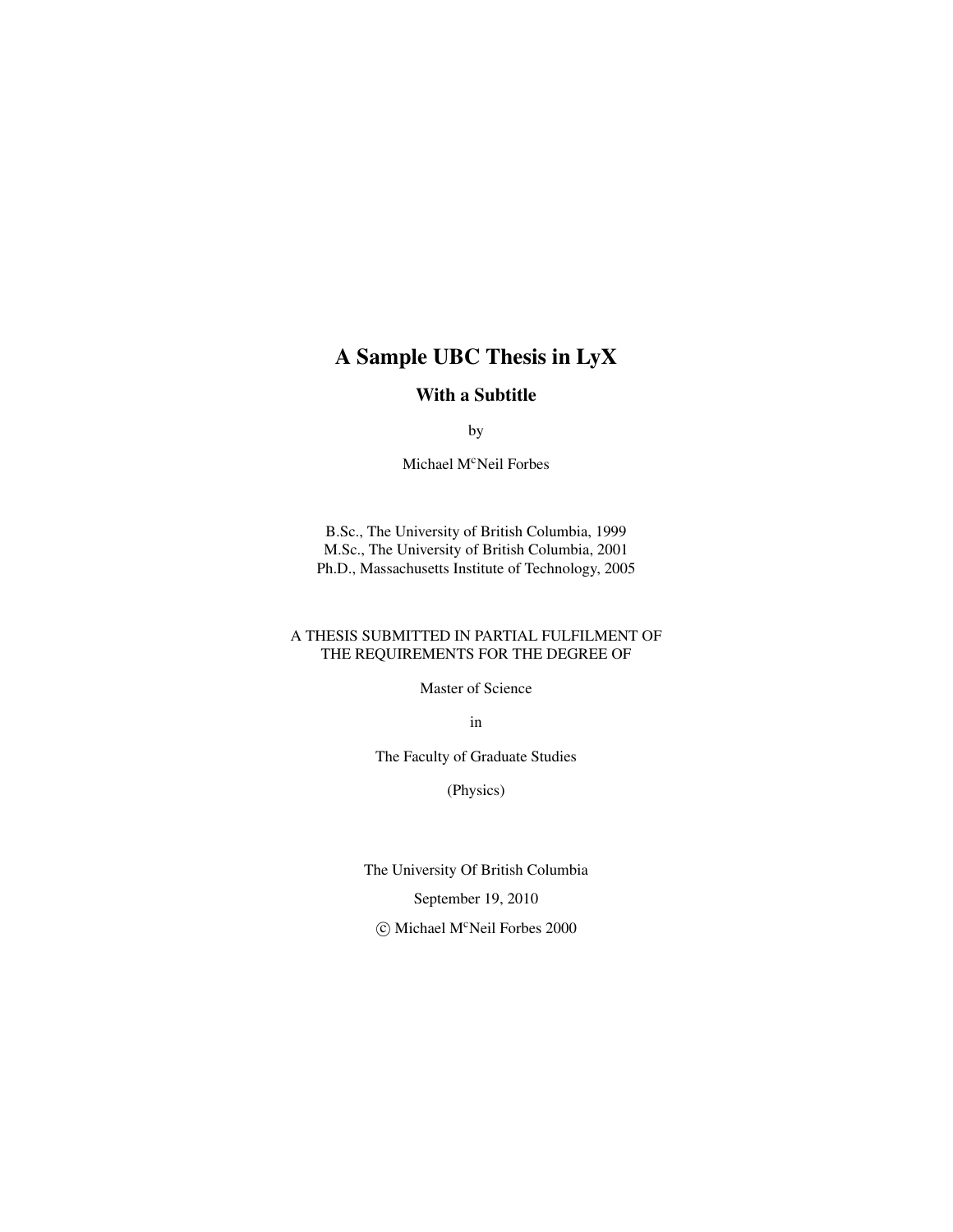## <span id="page-1-0"></span>Abstract

The genthesis.cls LATEX class file and accompanying ddocuments, such as this sample thesis, are distributed in the hope that it will be useful but without any warranty (without even the implied warranty of fitness for a particular purpose). For a description of this file's purpose, and instructions on its use, see below.

These files are distributed under the GPL which should be included here in the future. Please let the author know of any changes or improvements that should be made.

Michael Forbes. mforbes@physics.ubc.ca

January 2010: The LyX version of these files is maintained by:

Christopher Barrington-Leigh, cpbl@wellbeing·econ·ubc·ca

Please send improvements and comments there.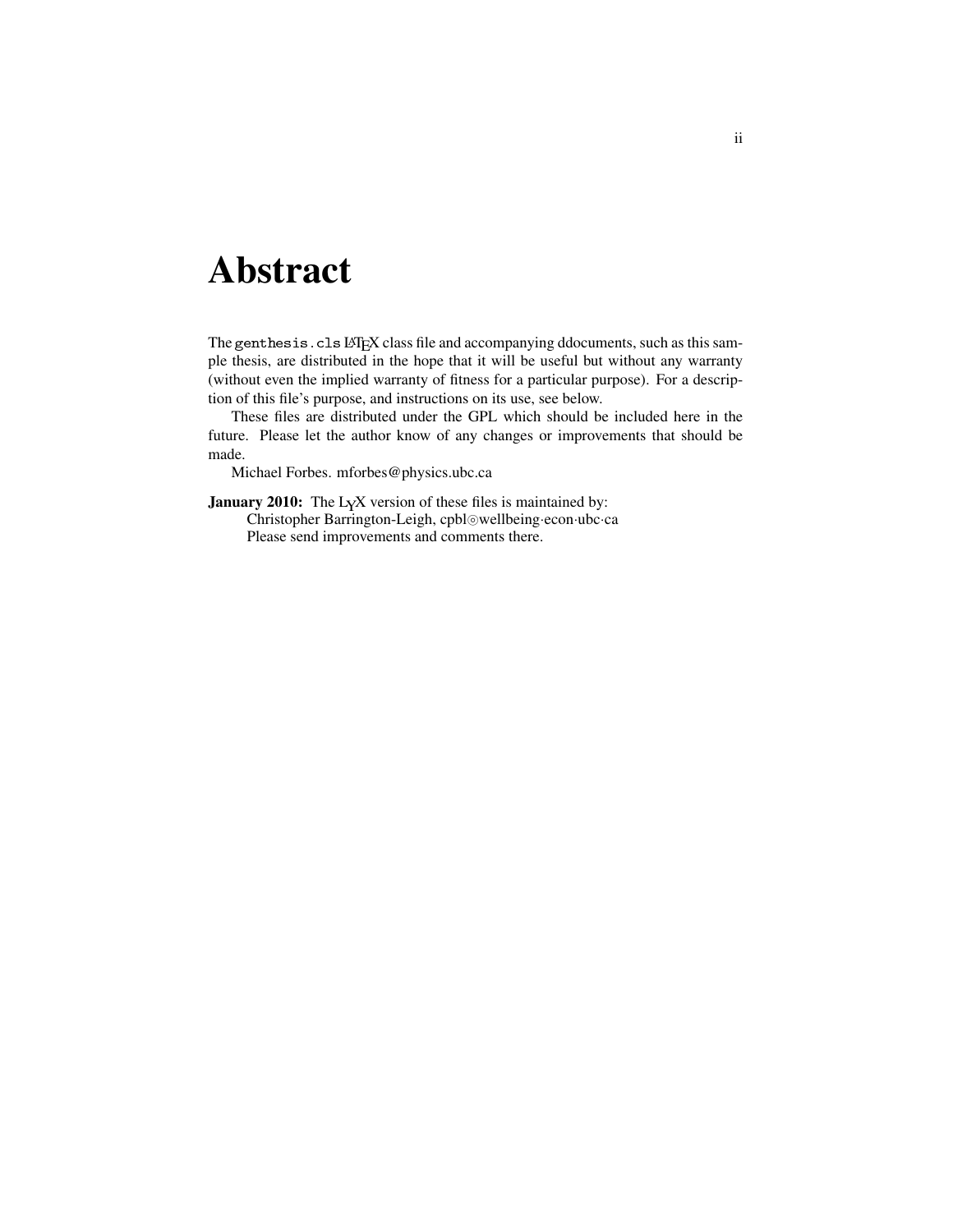# <span id="page-2-0"></span>**Contents**

|              |     | $\mathbf{ii}$  |
|--------------|-----|----------------|
|              |     | iii            |
|              |     | iv             |
|              |     | $\mathbf{V}$   |
|              |     | vii            |
|              |     | viii           |
|              |     | ix             |
| $\mathbf{1}$ |     | $\mathbf{1}$   |
|              | 11  | $\mathbf{1}$   |
|              | 1.2 | 3              |
|              | 1.3 | 3              |
| $\mathbf{2}$ |     | $\overline{4}$ |
|              | 2.1 | $\overline{4}$ |
|              | 2.2 | 6              |
| 3            |     | 9              |
|              |     | 11             |
|              |     | 12             |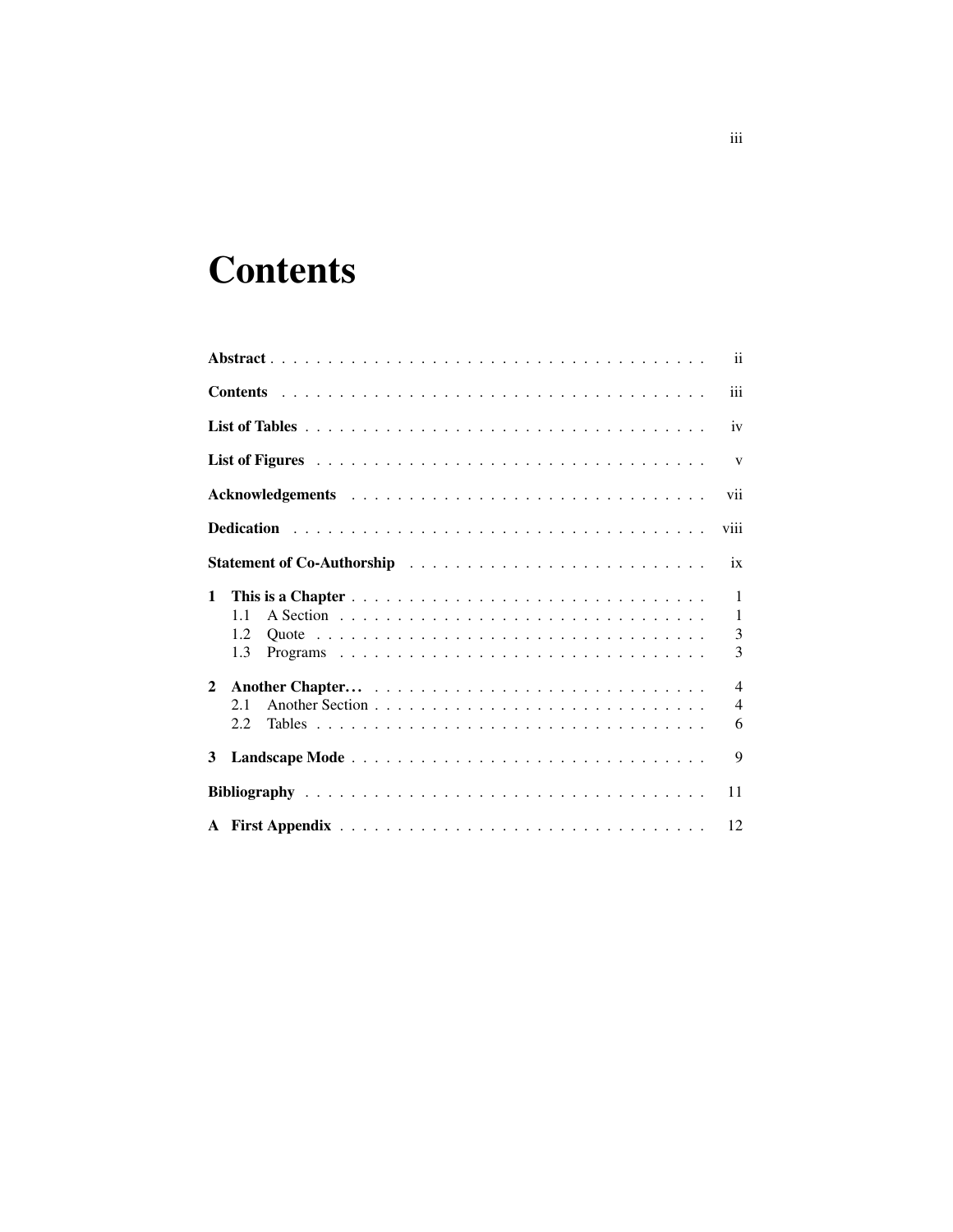# <span id="page-3-0"></span>List of Tables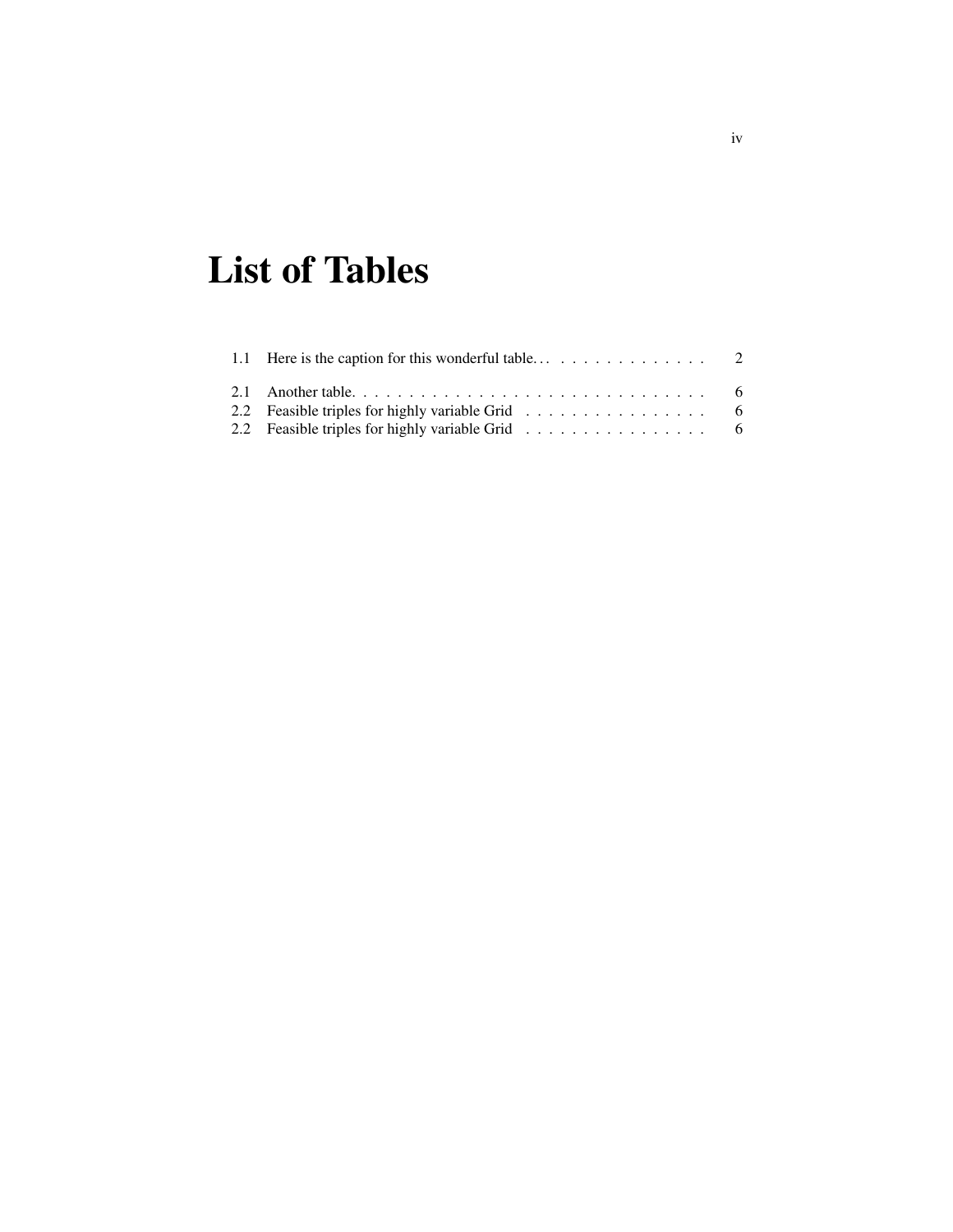# <span id="page-4-0"></span>List of Figures

|--|--|--|--|--|--|--|--|--|--|--|--|--|--|--|--|--|--|--|--|--|--|--|--|--|

v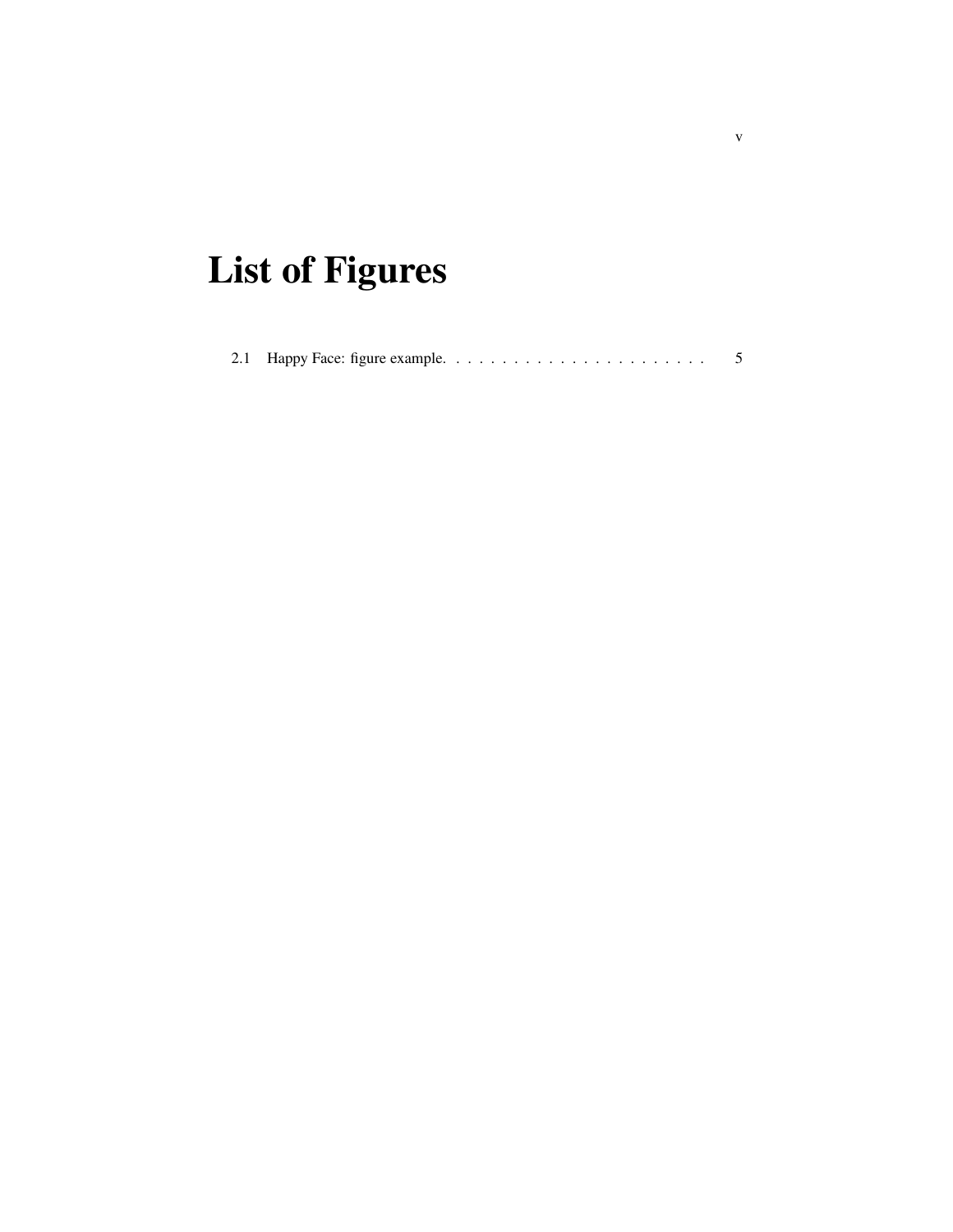# List of Programs

| 1.1 Python program that computes the Fibonacci number using memoiza- |  |
|----------------------------------------------------------------------|--|
|                                                                      |  |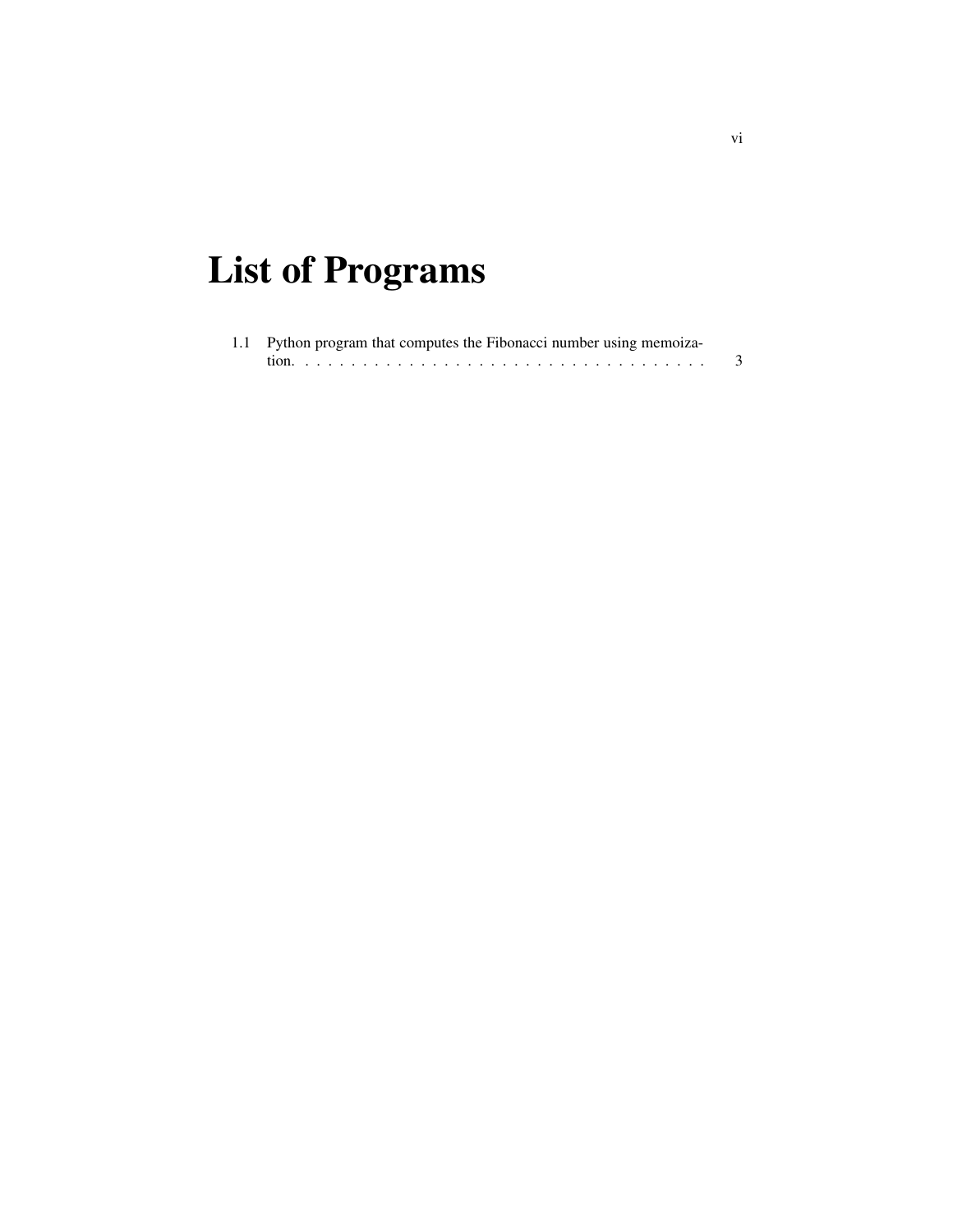# <span id="page-6-0"></span>Acknowledgements

This is the place to thank professional colleagues and people who have given you the most help during the course of your graduate work.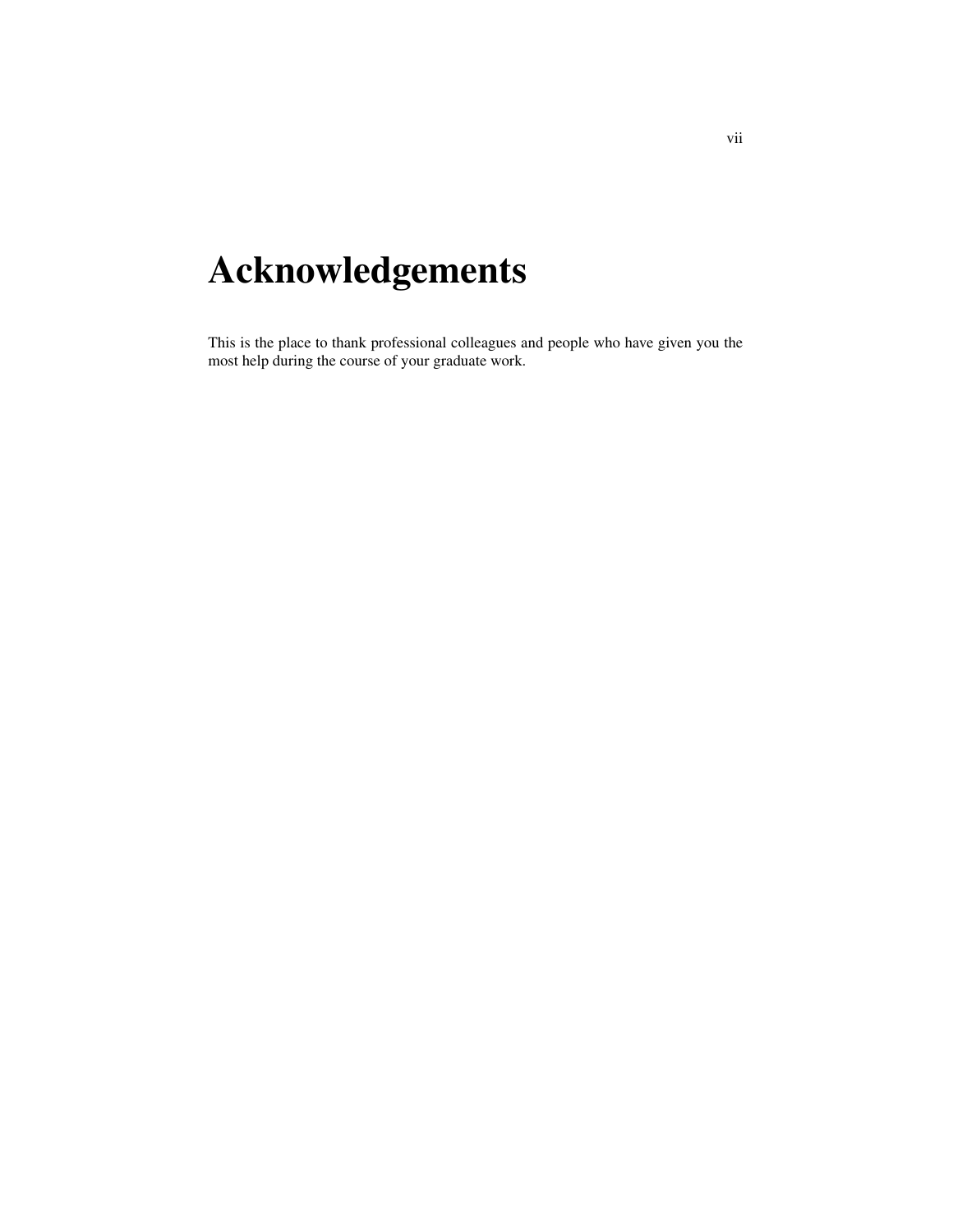## <span id="page-7-0"></span>Dedication

The dedication is usually quite short, and is a personal rather than an academic recognition. The *Dedication* does not have to be titled, but it must appear in the table of contents. If you want to skip the chapter title but still enter it into the Table of Contents, use this command  $\Lambda$  thap ter [Dedication] { }.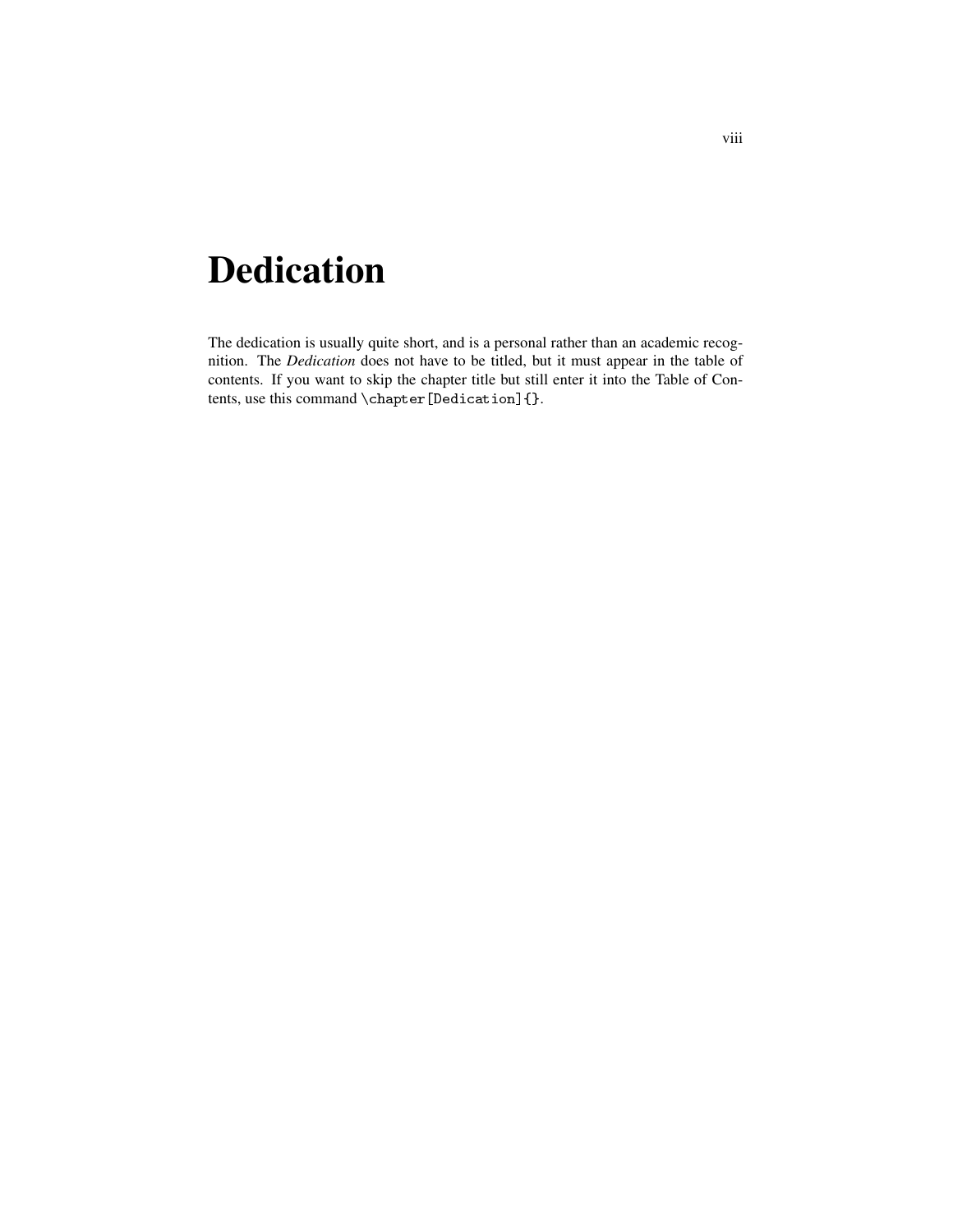## <span id="page-8-0"></span>Statement of Co-Authorship

If any part of your thesis was co-written, you must include a Co-Authorship statement which gives details of your contribution to the following areas:

- identification and design of research program
- performing the research
- data analyses
- manuscript preparation

Note that this section is the last of the preliminary pages (with lowercase Roman numeral page numbers). It must be placed *before* the \mainmatter command. After that, Arabic numbered pages will begin.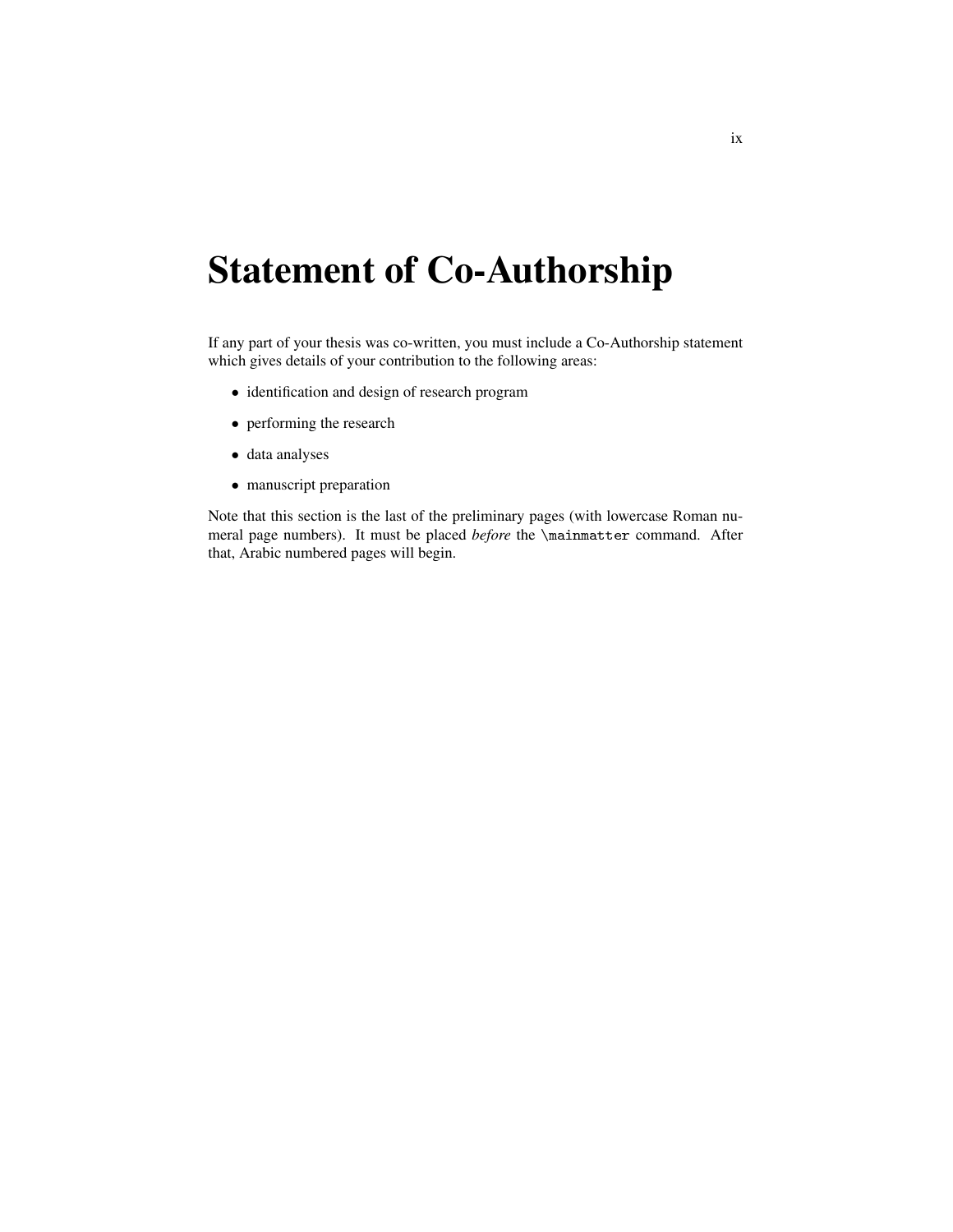### <span id="page-9-0"></span>Chapter 1

### This is a Chapter

### <span id="page-9-1"></span>1.1 A Section

Here is a section with some text. Equations look like this  $y = x$ .<sup>[1](#page-9-2)</sup>

This is an example of a second paragraph in a section so you can see how much it is indented by.

#### 1.1.1 This is a Subsection

Here is an example of a citation: ? ]. The actual form of the citation is governed by the bibliographystyle. These citations are maintained in a BIBTEX file sample.bib. You could type these directly into the file. For an example of the format to use look at the file ubcsample.bbl after you compile this file.<sup>[2](#page-9-3)</sup>

This is an example of a second paragraph in a subsection so you can see how much it is indented by.

#### This is a Subsubsection

Here are some more citations ? ? ? ]. If you use the natbib package with the sort&compress option, then the following citation will look the same as the first citation in this section: ? ? ? ].

This is an example of a second paragraph in a subsubsection so you can see how much it is indented by.

This is a Paragraph Paragraphs and subparagraphs are the smallest units of text. There is no subsubsubsection etc.

This is a Subparagraph This is the last level of organisation. If you need more than this, you should consider reorganizing your work. . .

$$
f(x) = \int_{-\infty}^{x} e^{-\frac{y^2}{2}} dy e^{-z^2} dz
$$
 (1.1)

In order to show you what a separate page would look like (i.e. without a chapter heading) I must type some more text. Thus I will babble a bit and keep babbling for

<span id="page-9-2"></span><sup>&</sup>lt;sup>1</sup>Here is a footnote.

<span id="page-9-3"></span><sup>&</sup>lt;sup>2</sup>Here is another footnote.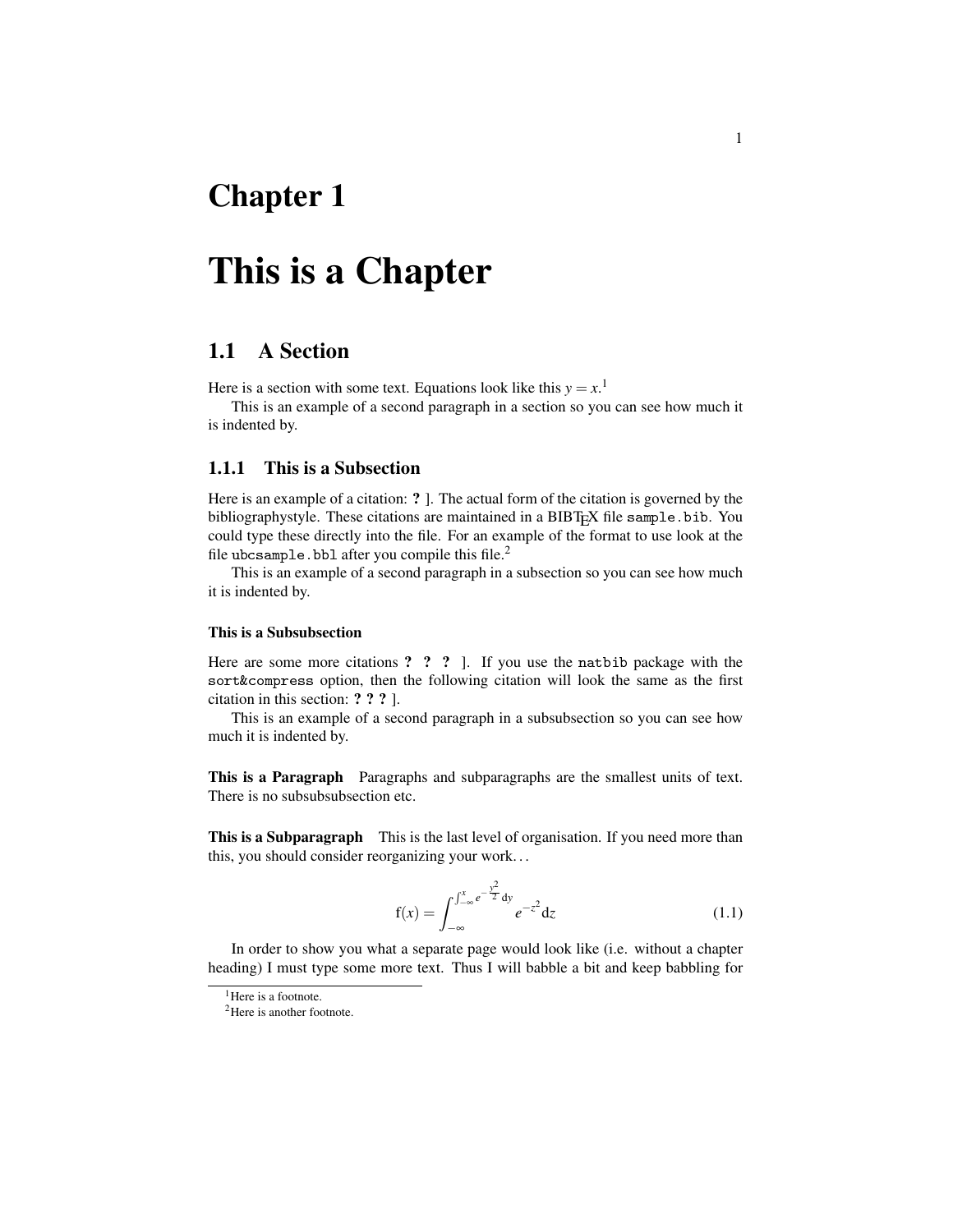| <b>Phoenix</b> | \$960.35 |
|----------------|----------|
| $Calg$ ary     | \$250.00 |

<span id="page-10-0"></span>Table 1.1: Here is the caption for this wonderful table. It has not been centered and the positioning has been specified to be at the top of the page. Thus it appears above the babble rather than below where it is defined in the source file.

at least one more page. . . What you should notice is that the chapter titles appear substantially lower than the continuing text. Babble babble babble babble babble babble babble babble babble babble babble babble babble babble babble babble babble babble babble babble babble babble babble babble babble babble babble babble babble babble babble babble babble babble babble babble babble babble babble babble babble.

Babble babble babble babble babble babble babble babble babble babble babble babble babble babble babble babble babble babble babble babble babble babble babble babble babble babble babble babble babble babble babble babble babble babble babble babble babble babble babble babble babble babble babble babble babble babble babble babble babble babble babble babble babble babble babble babble babble babble babble babble babble babble babble babble babble babble babble babble babble babble babble babble babble babble babble babble babble babble babble babble babble babble babble babble babble babble babble babble babble babble babble babble babble babble babble babble babble babble babble babble babble babble babble babble babble babble babble babble babble babble babble babble babble babble babble babble babble babble babble babble babble babble babble babble.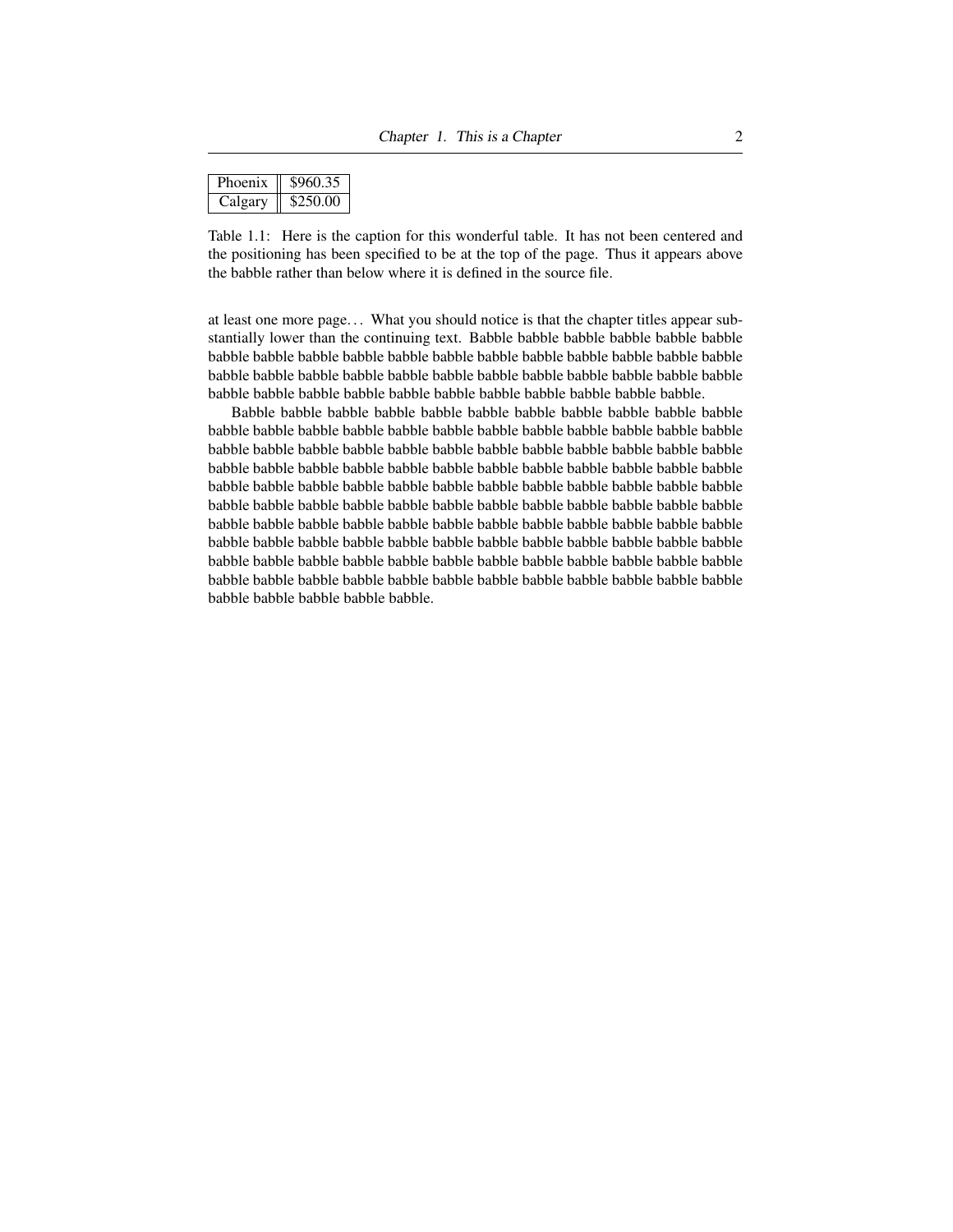### <span id="page-11-0"></span>1.2 Quote

This is a small poem, a little poem, a Haiku, to show you how to. -Michael M<sup>c</sup>Neil Forbes.

This small poem shows several features:

- The use of the quote and center environments.
- The \newpage command has been used to force a page break. (Sections do not usually start on a new page.)
- The pagestyle has been set to suppress the headers using the command \thispagestyle{plain}. Note that using \pagestyle{plain} would have affected all of the subsequent pages.

### <span id="page-11-1"></span>1.3 Programs

Here we give an example of a new float as defined using the float package. In the preamble we have use the commands

\floatstyle{ruled} \newfloat{Program}{htbp}{lop}{[}chapter{]}

be use for program fragments. A sample python program is show as Program [1.1.](#page-11-2) (Note that Python places a fairly restrictive limit on recursion so trying to call this with a large *n* before building up the cache is likely to fail unless you increase the recursion depth.) Instead of using a verbatim environment for your program chunks,

```
Program 1.1 Python program that computes the Fibonacci number using memoization.
```

```
def fib(n, _cache={}):
if n < 2:
    return 1
if n in _cache:
    return _cache[n]
else:
    result = fib(n-1)+fib(n-2)\c{cache[n]} = result
    return result
```
you might like to include them within an alltt envrironment by including the \usepackage{alltt} package (see page 187 of the LAT<sub>EX</sub> book). Another useful package is the \usepackage{listings} which can pretty-print many different types of source code.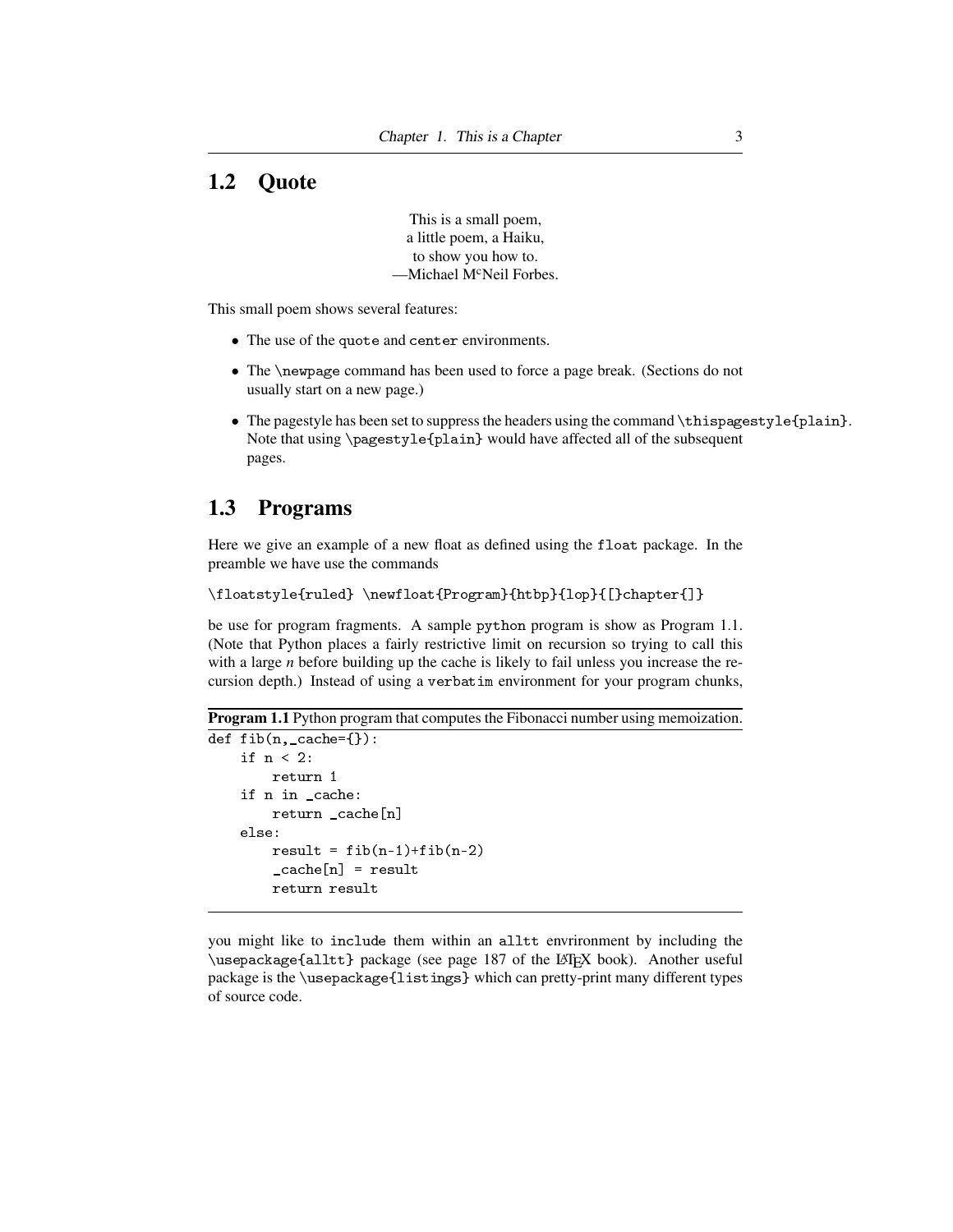### <span id="page-12-0"></span>Chapter 2

# Another Chapter with a Very Long Chapter-name that will Probably Cause Problems

This chapter name is very long and does not display properly in the running headers or in the table of contents. To deal with this, we provide a shorter version of the title as the optional argument to the  $\char'$   $\char'$  chapter []  $\char'$  command.

For example, this chapter's title and associated table of contents heading and running header was created with

\chapter[Another Chapter\ldots]{Another Chapter with a Very Long Chapter-name that will Probably Cause Problems}.

Note that, according to the thesis regulations, the heading included in the table of contents must be a truncation of the actual heading.

### <span id="page-12-1"></span>2.1 Another Section

Another bunch of text to demonstrate what this file does. You might want a list for example:<sup>[1](#page-12-2)</sup>

- An item in a list.
- Another item in a list.

### An Unnumbered Section That is Not Included in the Table of Contents

Here is an example of a figure environment.

Perhaps I should say that the example of a figure can be seen in Figure [2.1.](#page-13-0) Figure placement can be tricky with LATEX because figures and tables are treated as "floats": text can flow around them, but if there is not enough space, they will appear later. To prevent figures from going too far, the \afterpage{\clearpage} command can be used. This makes sure that the figure appears on the following page.

The \clearpage forces a page break so that the figure can be placed, but without the the \afterpage{} command, the page would be broken too early (at the

<span id="page-12-2"></span><sup>&</sup>lt;sup>1</sup>Here is a footnote in a different chapter. Footnotes should come after punctuation.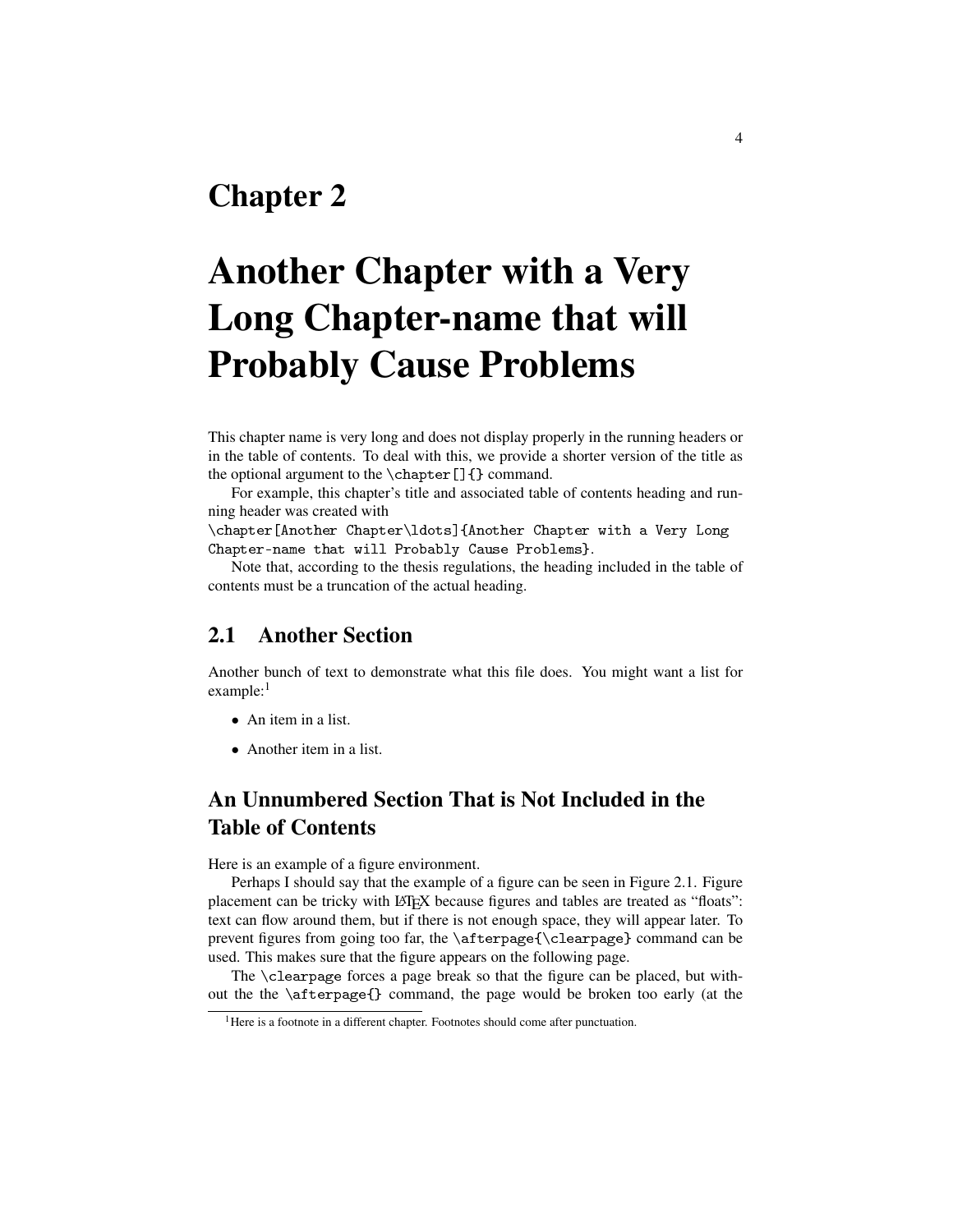

pie makes me happy!

<span id="page-13-0"></span>Figure 2.1: This is a figure of a happy face with a psfrag replacement. The original figure (drawn in xfig and exported to a .eps file) has the text "pie makes me happy!". The psfrag package replaces this with " $\pi$  makes me happy!". Note that we have used the optional argument for the caption command so that only a short version of this caption occurs in the list of figures.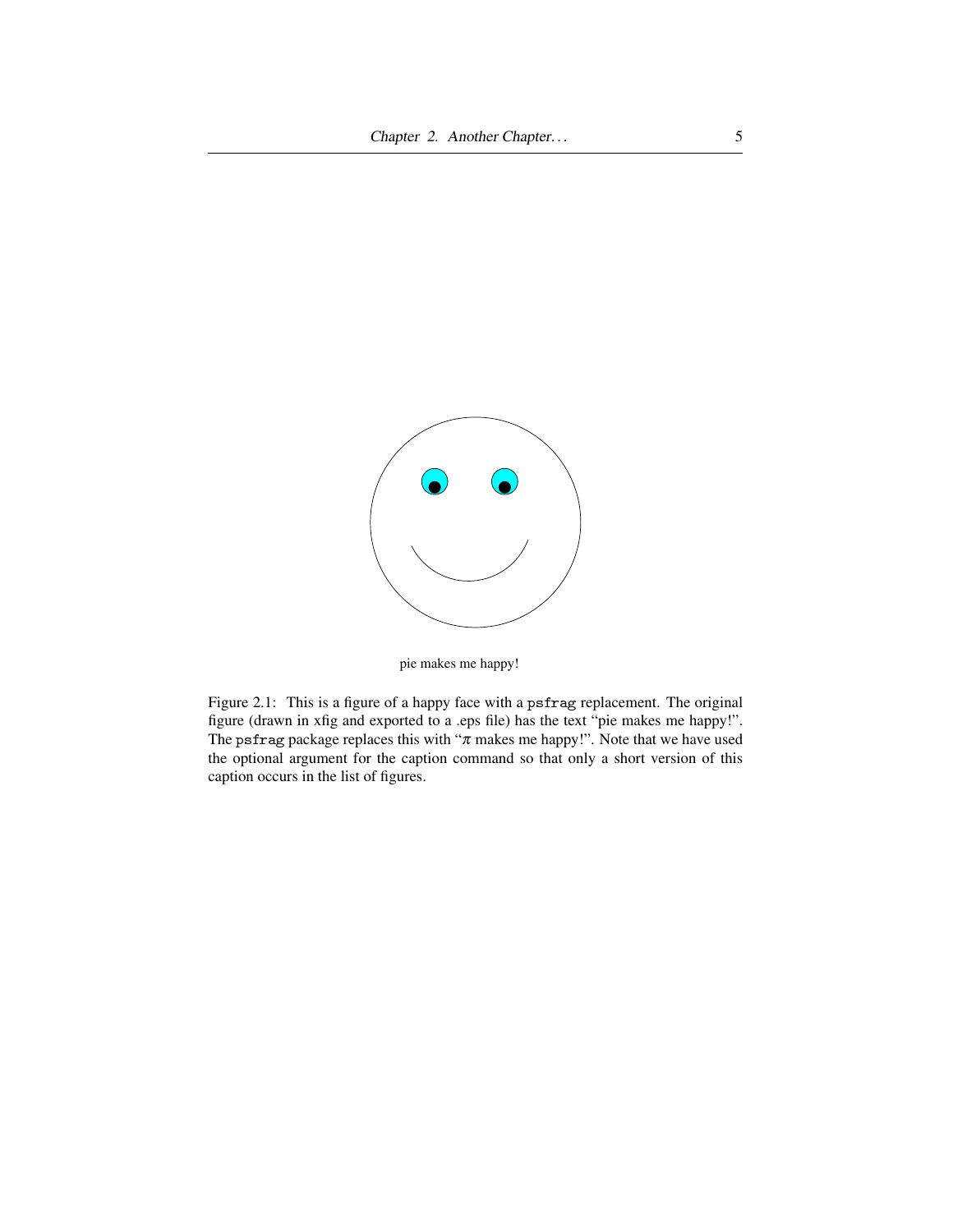$\clap{\c{} command tells LAFX to issue the com$ mand after the present page has been rendered.

Figures can make a document more enjoyable as demonstrated by Figure [2.1.](#page-13-0)

### <span id="page-14-0"></span>2.2 Tables

We have already included one table: [1.1.](#page-10-0) Another table is plopped right here.

|            | Singular |                | Plural  |         |  |  |  |
|------------|----------|----------------|---------|---------|--|--|--|
|            | English  | <b>Gaeilge</b> | English | Gaeilge |  |  |  |
| 1st Person | at me    | agam           | at us   | againn  |  |  |  |
| 2nd Person | at you   | agat           | at you  | agaibh  |  |  |  |
| 3rd Person | at him   | aige           | at them | acu     |  |  |  |
|            | at her   | aici           |         |         |  |  |  |

<span id="page-14-1"></span>

| Table 2.1: Another table. |
|---------------------------|
|                           |

Well, actually, as with Figure [2.1,](#page-13-0) the table does not necessarily appear right "here" because tables are also "floats". LATEX puts them where it can. Becuase of this, one should refer to floats by their labels rather than by their location. This example is demonstrated by Table [2.1.](#page-14-1) This one is pretty close, however.

Another useful package is \usepackage{longtable} which provides the longtable environment. This is nice because it allows tables to span multiple pages. Table [2.2](#page-14-2) has been formatted this way.

Table 2.2: Feasible triples for highly variable Grid

Table 2.2: Feasible triples for highly variable Grid

<span id="page-14-2"></span>

| Time (s) | Triple chosen  | <b>Other feasible triples</b>                         |
|----------|----------------|-------------------------------------------------------|
| 0        | (1, 11, 13725) | $(1, 12, 10980), (1, 13, 8235), (2, 2, 0), (3, 1, 0)$ |
| 274      | (1, 12, 10980) | $(1, 13, 8235), (2, 2, 0), (2, 3, 0), (3, 1, 0)$      |
| 5490     | (1, 12, 13725) | (2, 2, 2745), (2, 3, 0), (3, 1, 0)                    |
| 8235     | (1, 12, 16470) | $(1, 13, 13725), (2, 2, 2745), (2, 3, 0), (3, 1, 0)$  |
| 10980    | (1, 12, 16470) | $(1, 13, 13725), (2, 2, 2745), (2, 3, 0), (3, 1, 0)$  |
| 13725    | (1, 12, 16470) | $(1, 13, 13725), (2, 2, 2745), (2, 3, 0), (3, 1, 0)$  |
| 16470    | (1, 13, 16470) | (2, 2, 2745), (2, 3, 0), (3, 1, 0)                    |
| 19215    | (1, 12, 16470) | $(1, 13, 13725), (2, 2, 2745), (2, 3, 0), (3, 1, 0)$  |
| 21960    | (1, 12, 16470) | $(1, 13, 13725), (2, 2, 2745), (2, 3, 0), (3, 1, 0)$  |
| 24705    | (1, 12, 16470) | $(1, 13, 13725), (2, 2, 2745), (2, 3, 0), (3, 1, 0)$  |
| 27450    | (1, 12, 16470) | $(1, 13, 13725), (2, 2, 2745), (2, 3, 0), (3, 1, 0)$  |
| 30195    | (2, 2, 2745)   | (2, 3, 0), (3, 1, 0)                                  |
| 32940    | (1, 13, 16470) | (2, 2, 2745), (2, 3, 0), (3, 1, 0)                    |
| 35685    | (1, 13, 13725) | (2, 2, 2745), (2, 3, 0), (3, 1, 0)                    |
|          |                | Continued on next page                                |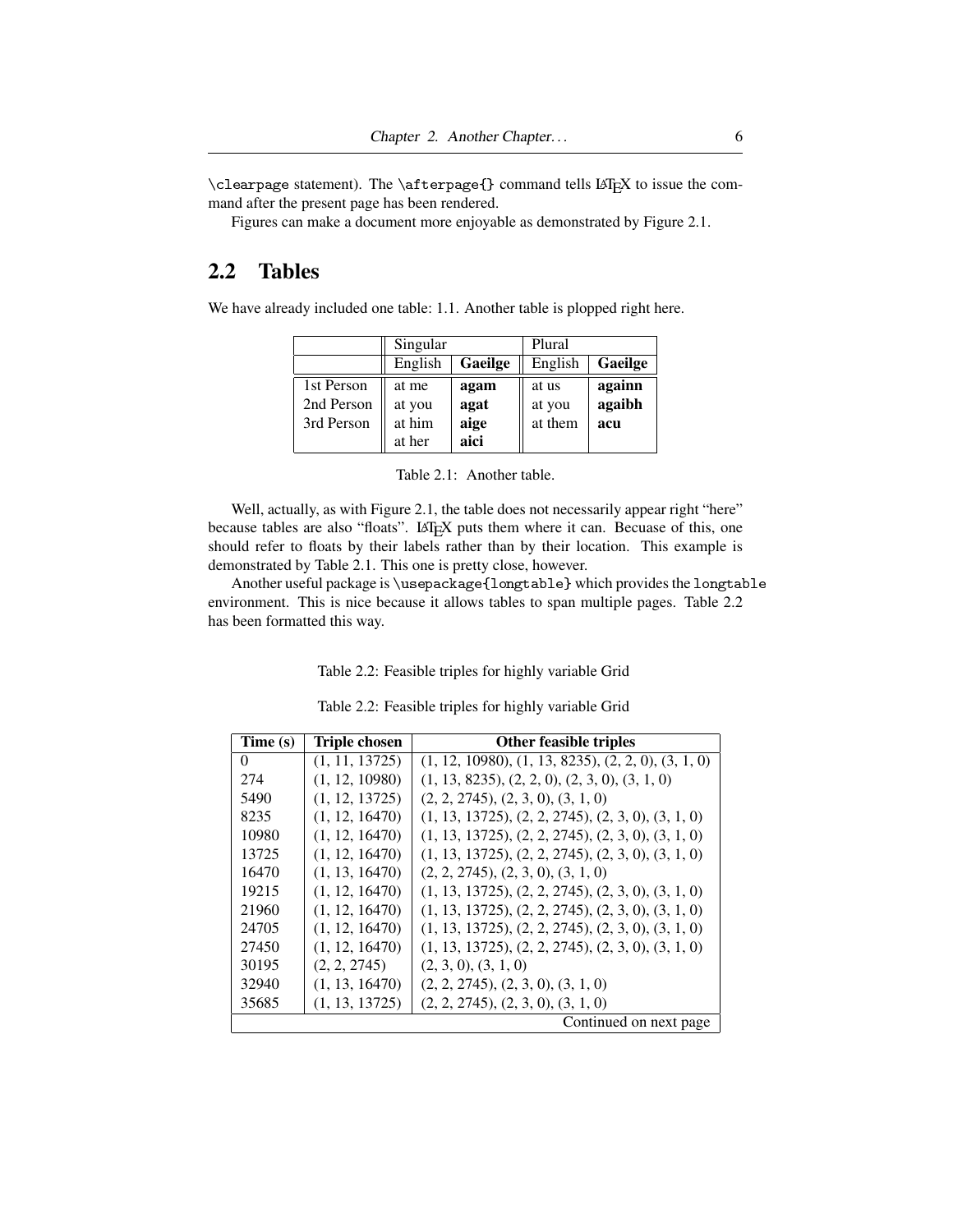Chapter 2. Another Chapter... 7

| Time (s) | <b>Triple chosen</b> | Other feasible triples                               |
|----------|----------------------|------------------------------------------------------|
| 38430    | (1, 13, 10980)       | (2, 2, 2745), (2, 3, 0), (3, 1, 0)                   |
| 41175    | (1, 12, 13725)       | $(1, 13, 10980), (2, 2, 2745), (2, 3, 0), (3, 1, 0)$ |
| 43920    | (1, 13, 10980)       | (2, 2, 2745), (2, 3, 0), (3, 1, 0)                   |
| 46665    | (2, 2, 2745)         | (2, 3, 0), (3, 1, 0)                                 |
| 49410    | (2, 2, 2745)         | (2, 3, 0), (3, 1, 0)                                 |
| 52155    | (1, 12, 16470)       | $(1, 13, 13725), (2, 2, 2745), (2, 3, 0), (3, 1, 0)$ |
| 54900    | (1, 13, 13725)       | (2, 2, 2745), (2, 3, 0), (3, 1, 0)                   |
| 57645    | (1, 13, 13725)       | (2, 2, 2745), (2, 3, 0), (3, 1, 0)                   |
| 60390    | (1, 12, 13725)       | (2, 2, 2745), (2, 3, 0), (3, 1, 0)                   |
| 63135    | (1, 13, 16470)       | (2, 2, 2745), (2, 3, 0), (3, 1, 0)                   |
| 65880    | (1, 13, 16470)       | (2, 2, 2745), (2, 3, 0), (3, 1, 0)                   |
| 68625    | (2, 2, 2745)         | (2, 3, 0), (3, 1, 0)                                 |
| 71370    | (1, 13, 13725)       | (2, 2, 2745), (2, 3, 0), (3, 1, 0)                   |
| 74115    | (1, 12, 13725)       | (2, 2, 2745), (2, 3, 0), (3, 1, 0)                   |
| 76860    | (1, 13, 13725)       | (2, 2, 2745), (2, 3, 0), (3, 1, 0)                   |
| 79605    | (1, 13, 13725)       | (2, 2, 2745), (2, 3, 0), (3, 1, 0)                   |
| 82350    | (1, 12, 13725)       | (2, 2, 2745), (2, 3, 0), (3, 1, 0)                   |
| 85095    | (1, 12, 13725)       | $(1, 13, 10980), (2, 2, 2745), (2, 3, 0), (3, 1, 0)$ |
| 87840    | (1, 13, 16470)       | (2, 2, 2745), (2, 3, 0), (3, 1, 0)                   |
| 90585    | (1, 13, 16470)       | (2, 2, 2745), (2, 3, 0), (3, 1, 0)                   |
| 93330    | (1, 13, 13725)       | (2, 2, 2745), (2, 3, 0), (3, 1, 0)                   |
| 96075    | (1, 13, 16470)       | (2, 2, 2745), (2, 3, 0), (3, 1, 0)                   |
| 98820    | (1, 13, 16470)       | (2, 2, 2745), (2, 3, 0), (3, 1, 0)                   |
| 101565   | (1, 13, 13725)       | (2, 2, 2745), (2, 3, 0), (3, 1, 0)                   |
| 104310   | (1, 13, 16470)       | (2, 2, 2745), (2, 3, 0), (3, 1, 0)                   |
| 107055   | (1, 13, 13725)       | (2, 2, 2745), (2, 3, 0), (3, 1, 0)                   |
| 109800   | (1, 13, 13725)       | (2, 2, 2745), (2, 3, 0), (3, 1, 0)                   |
| 112545   | (1, 12, 16470)       | $(1, 13, 13725), (2, 2, 2745), (2, 3, 0), (3, 1, 0)$ |
| 115290   | (1, 13, 16470)       | (2, 2, 2745), (2, 3, 0), (3, 1, 0)                   |
| 118035   | (1, 13, 13725)       | (2, 2, 2745), (2, 3, 0), (3, 1, 0)                   |
| 120780   | (1, 13, 16470)       | (2, 2, 2745), (2, 3, 0), (3, 1, 0)                   |
| 123525   | (1, 13, 13725)       | (2, 2, 2745), (2, 3, 0), (3, 1, 0)                   |
| 126270   | (1, 12, 16470)       | $(1, 13, 13725), (2, 2, 2745), (2, 3, 0), (3, 1, 0)$ |
| 129015   | (2, 2, 2745)         | (2, 3, 0), (3, 1, 0)                                 |
| 131760   | (2, 2, 2745)         | (2, 3, 0), (3, 1, 0)                                 |
| 134505   | (1, 13, 16470)       | (2, 2, 2745), (2, 3, 0), (3, 1, 0)                   |
| 137250   | (1, 13, 13725)       | (2, 2, 2745), (2, 3, 0), (3, 1, 0)                   |
| 139995   | (2, 2, 2745)         | (2, 3, 0), (3, 1, 0)                                 |
| 142740   | (2, 2, 2745)         | (2, 3, 0), (3, 1, 0)                                 |
| 145485   | (1, 12, 16470)       | $(1, 13, 13725), (2, 2, 2745), (2, 3, 0), (3, 1, 0)$ |
| 148230   | (2, 2, 2745)         | (2, 3, 0), (3, 1, 0)                                 |
| 150975   | (1, 13, 16470)       | (2, 2, 2745), (2, 3, 0), (3, 1, 0)                   |
|          |                      | Continued on next page                               |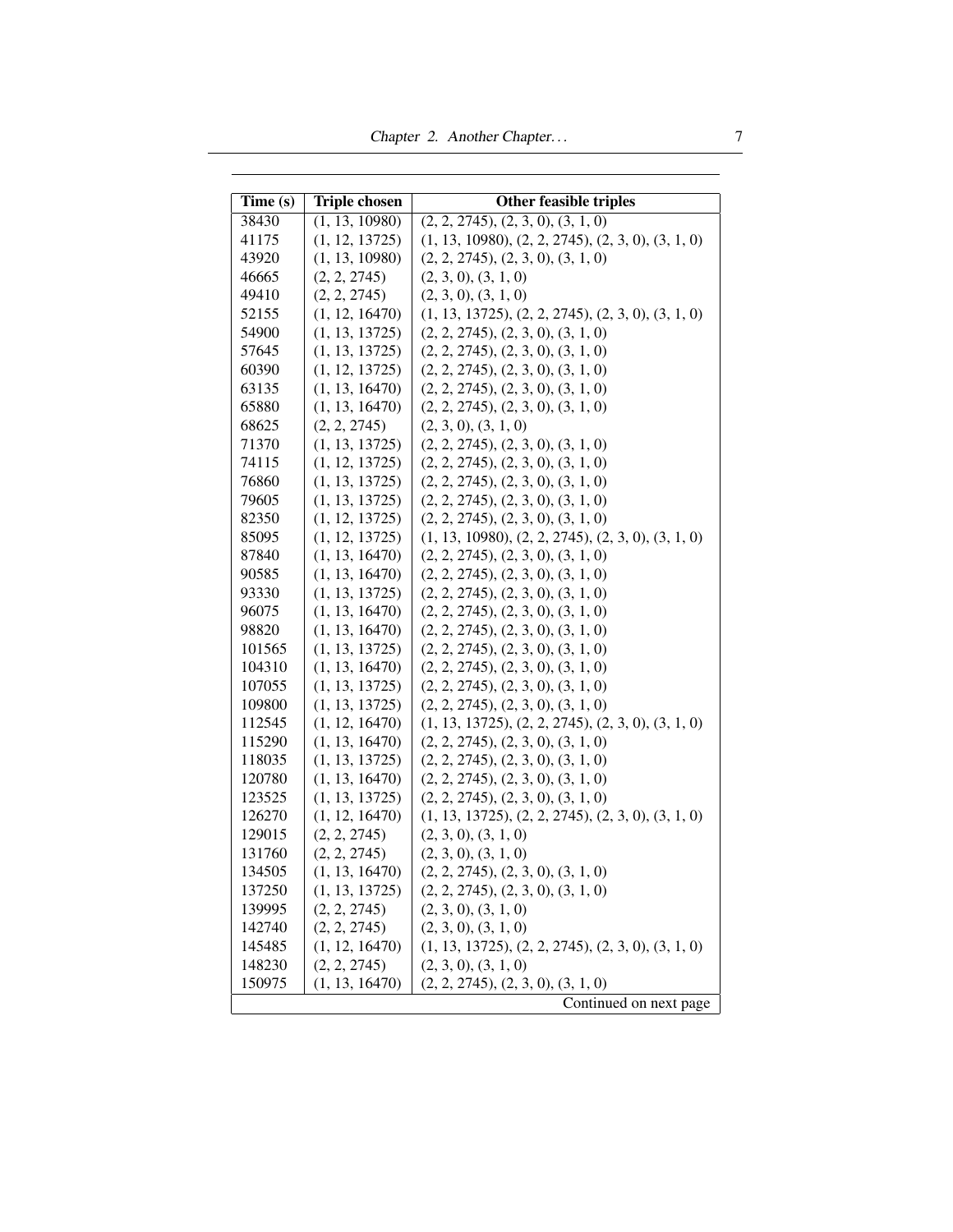Chapter 2. Another Chapter... 8

| Time (s) | <b>Triple chosen</b> | <b>Other feasible triples</b>      |
|----------|----------------------|------------------------------------|
| 153720   | (1, 12, 13725)       | (2, 2, 2745), (2, 3, 0), (3, 1, 0) |
| 156465   | (1, 13, 13725)       | (2, 2, 2745), (2, 3, 0), (3, 1, 0) |
| 159210   | (1, 13, 13725)       | (2, 2, 2745), (2, 3, 0), (3, 1, 0) |
| 161955   | (1, 13, 16470)       | (2, 2, 2745), (2, 3, 0), (3, 1, 0) |
| 164700   | (1, 13, 13725)       | (2, 2, 2745), (2, 3, 0), (3, 1, 0) |
|          |                      | Continued on next page             |

### An Unnumbered Subsection

Note that if you use subsections or further divisions under an unnumbered section, then you should make them unnumbered as well otherwise you will end up with zeros in the section numbering.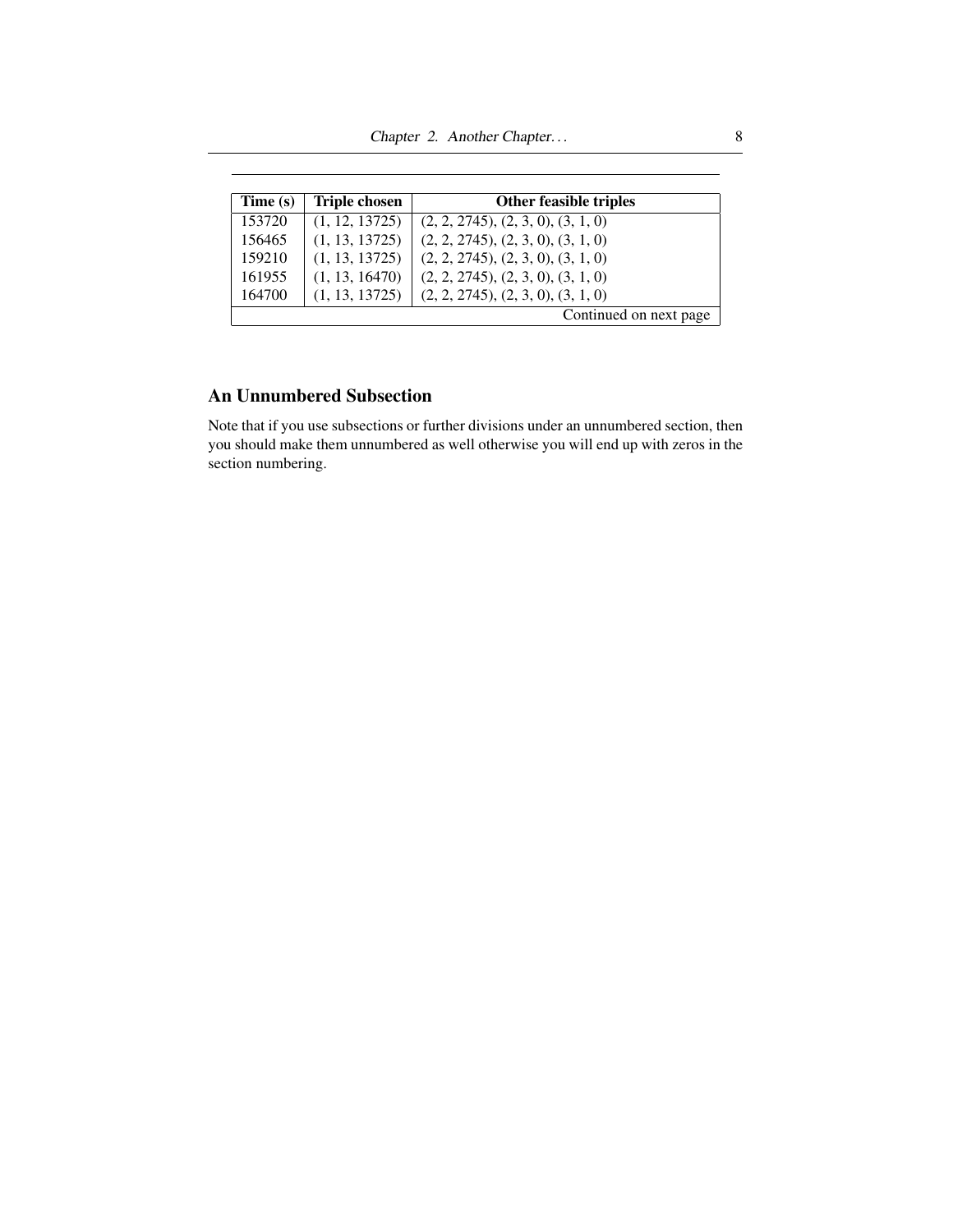## <span id="page-17-0"></span>Chapter 3

## Landscape Mode

The landscape mode allows you to rotate a page through 90 degrees. It is generally not a good idea to make the chapter heading landscape, but it can be useful for long tables etc.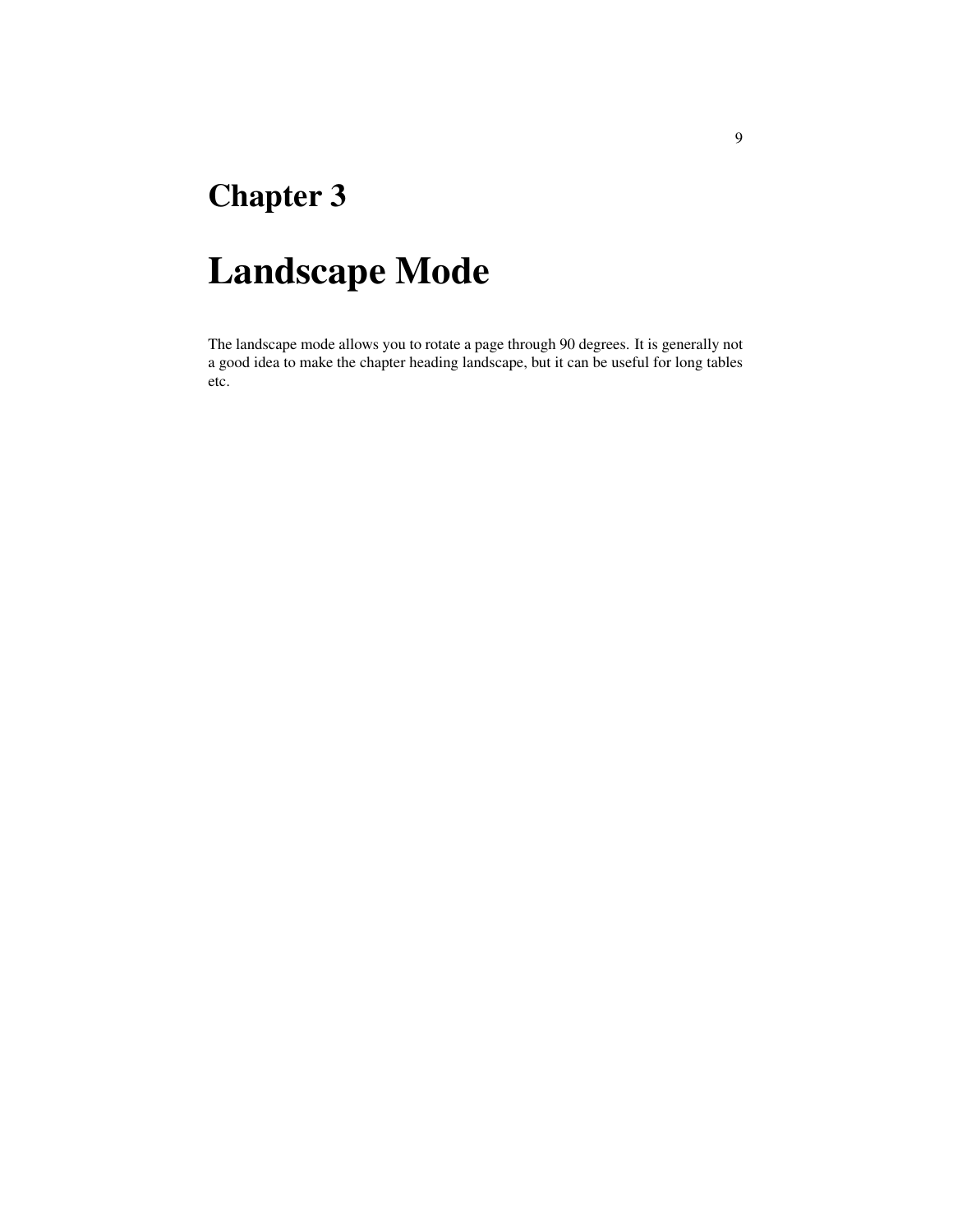This text should appear rotated, allowing for formatting of very wide tables etc. Note that this might only work after you convert the dvi file to a postscript (ps) or pdf file using dvips or dvipdf etc. This text should appear rotated, allowing for formatting of very wide tables etc. Note that this might only work after you convert the dvi file to a postscript (ps) or pdf file using dvips or dvipdf etc.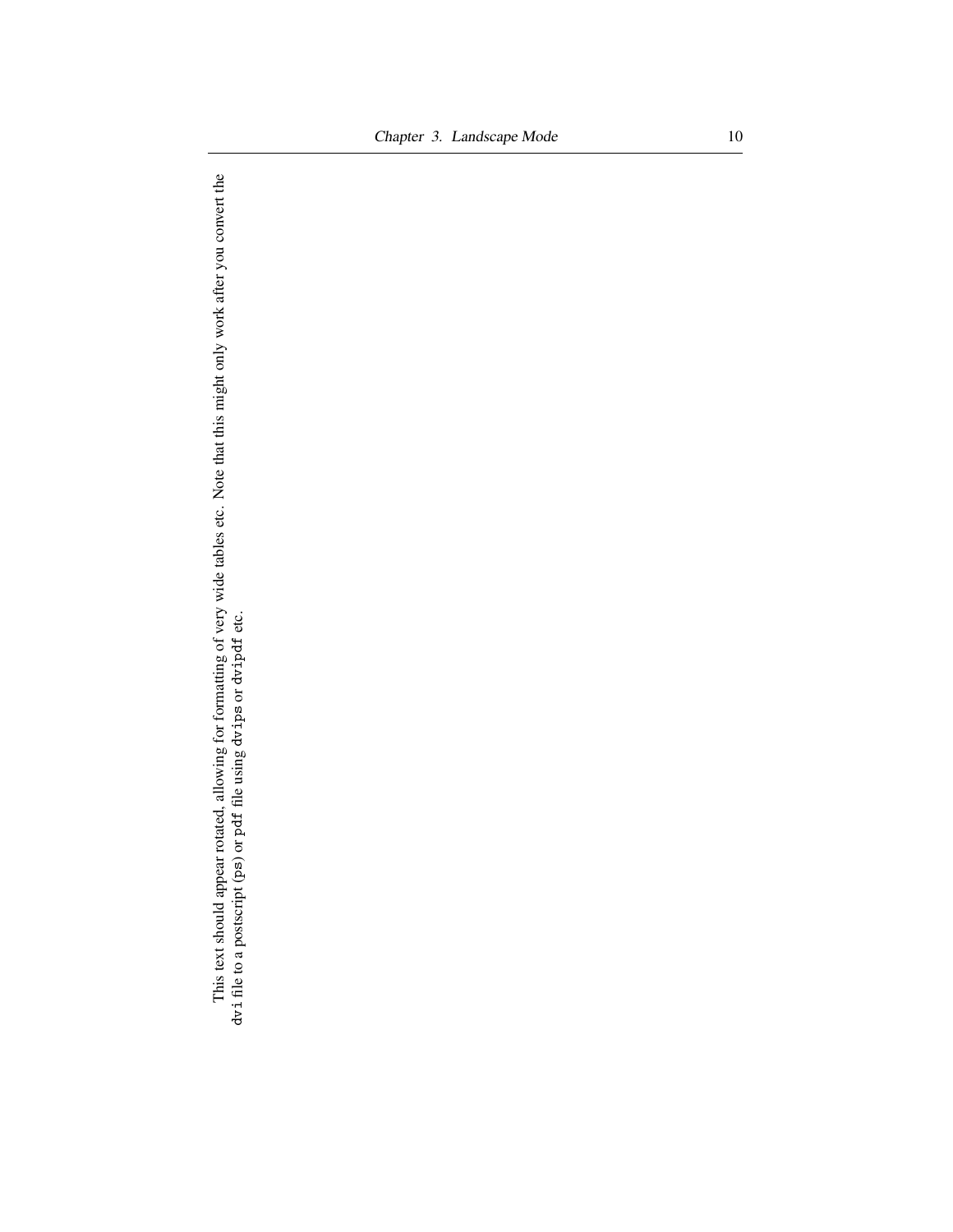<span id="page-19-0"></span>Bibliography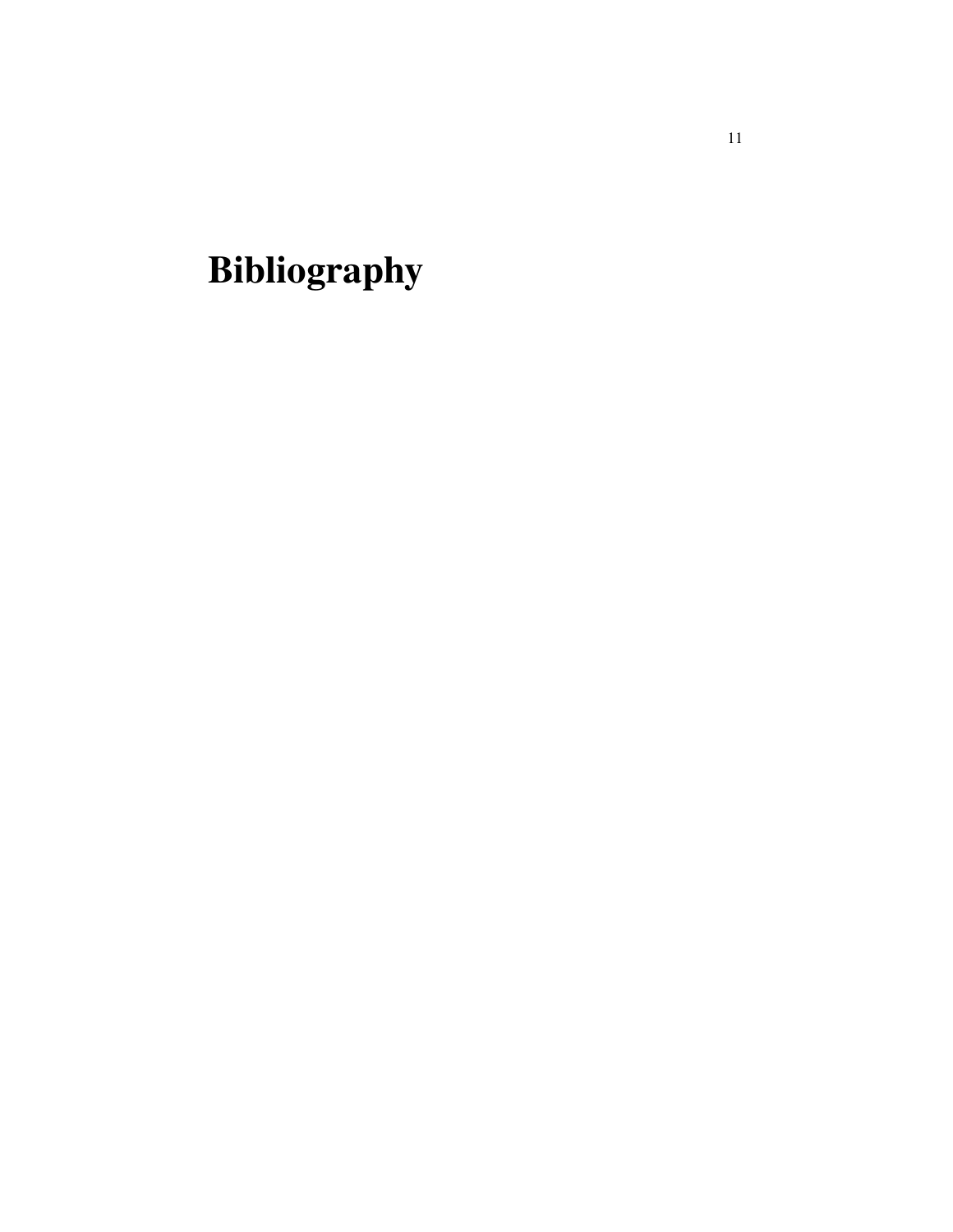# <span id="page-20-0"></span>Appendix A

# First Appendix

Here you can have your appendices.